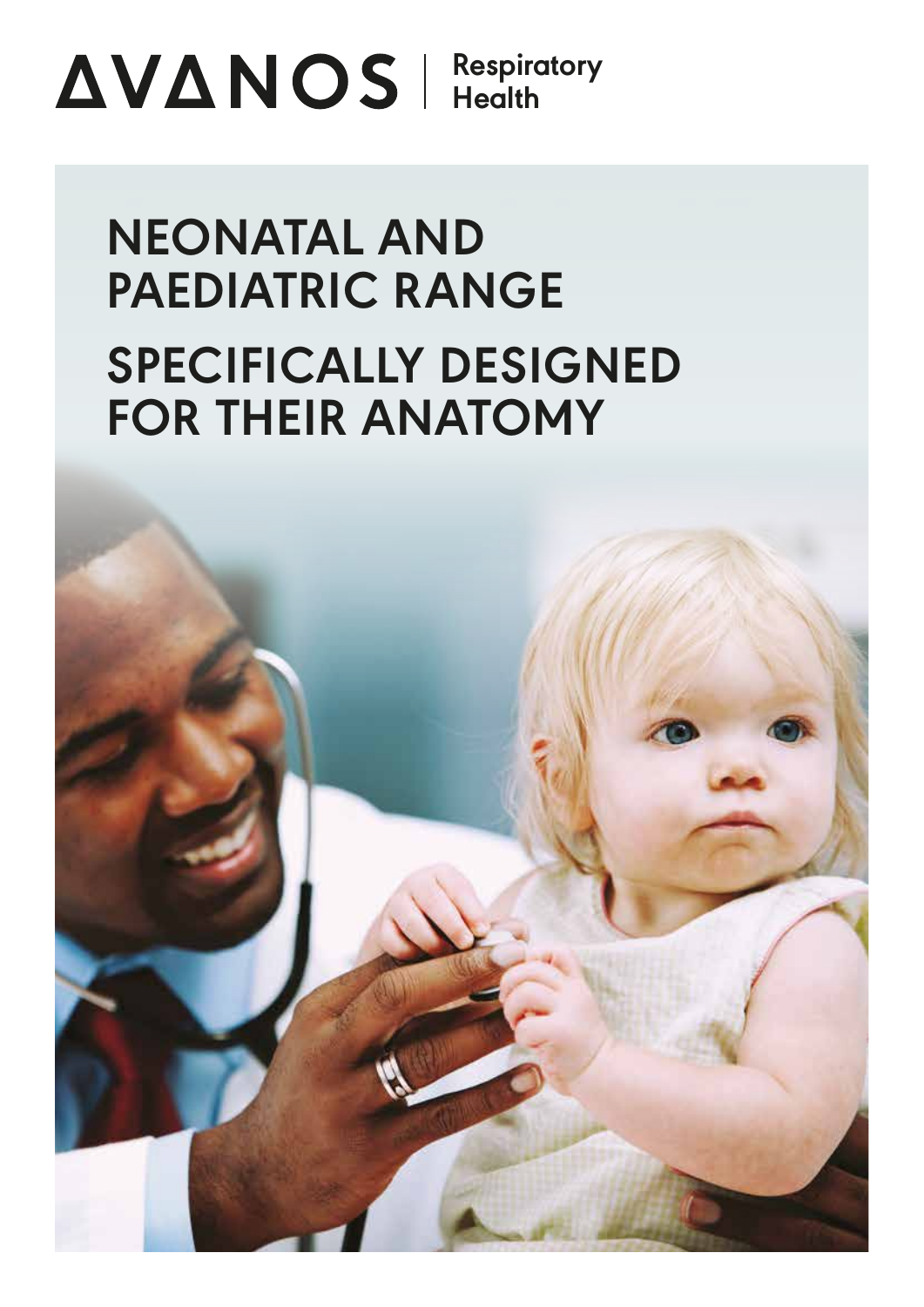## **AVANOS\* NEONATAL AND PAEDIATRIC SOLUTIONS**

**AT AVANOS WE UNDER-STAND THE NEONATAL AND PAEDIATRIC NEEDS. OUR SOLUTIONS BRING YOUR PATIENT SAFETY AND COMFORT WITH A FIRM COMMITMENT TO INFECTION CONTROL**

## **AVANOS\* MICROCUFF\* PAEDIATRIC ENDOTRACHEAL TUBES**

A NEW STANDARD FOR PAEDIATRIC AIRWAY MANAGEMENT

### **THE PERFECT FIT FOR PAEDIATRIC ANATOMY**

- Cuff placement in the trachea and not in the pressure-sensitive larynx
- Intubation depth markings to ensure optimal tube placement
- Microthin cuff material to seal at lower pressures<sup>1</sup> than conventional tubes reducing the risk to mucosal tissue<sup>2</sup>
- Withstand burst pressures of >800 cm  $H_2O^3$

"The intubation depth marks of the MICROCUFF\* paediatric tracheal tube allowed the safe placement of a cuffed tracheal tube in children from a wide age range" - Weiss,et al. BrJ Anaesthesia 2005

Subglottic zone — Cricoid ring

Tube tip

#### **MICROCUFF\* tubes seal at a lower pressure than conventional paediatric tubes1**



Median cuff pressure to seal the trachea in children aged 2-4 (n=4x20 patients, ID 4.0mm). Sealing pressure assessed by ascultation within 5 minutes after intubation.

> In an unstandardized market of unequal paediatric tubes, the MICROCUFF\* tube is designed for paediatric airway



Endotracheal Tube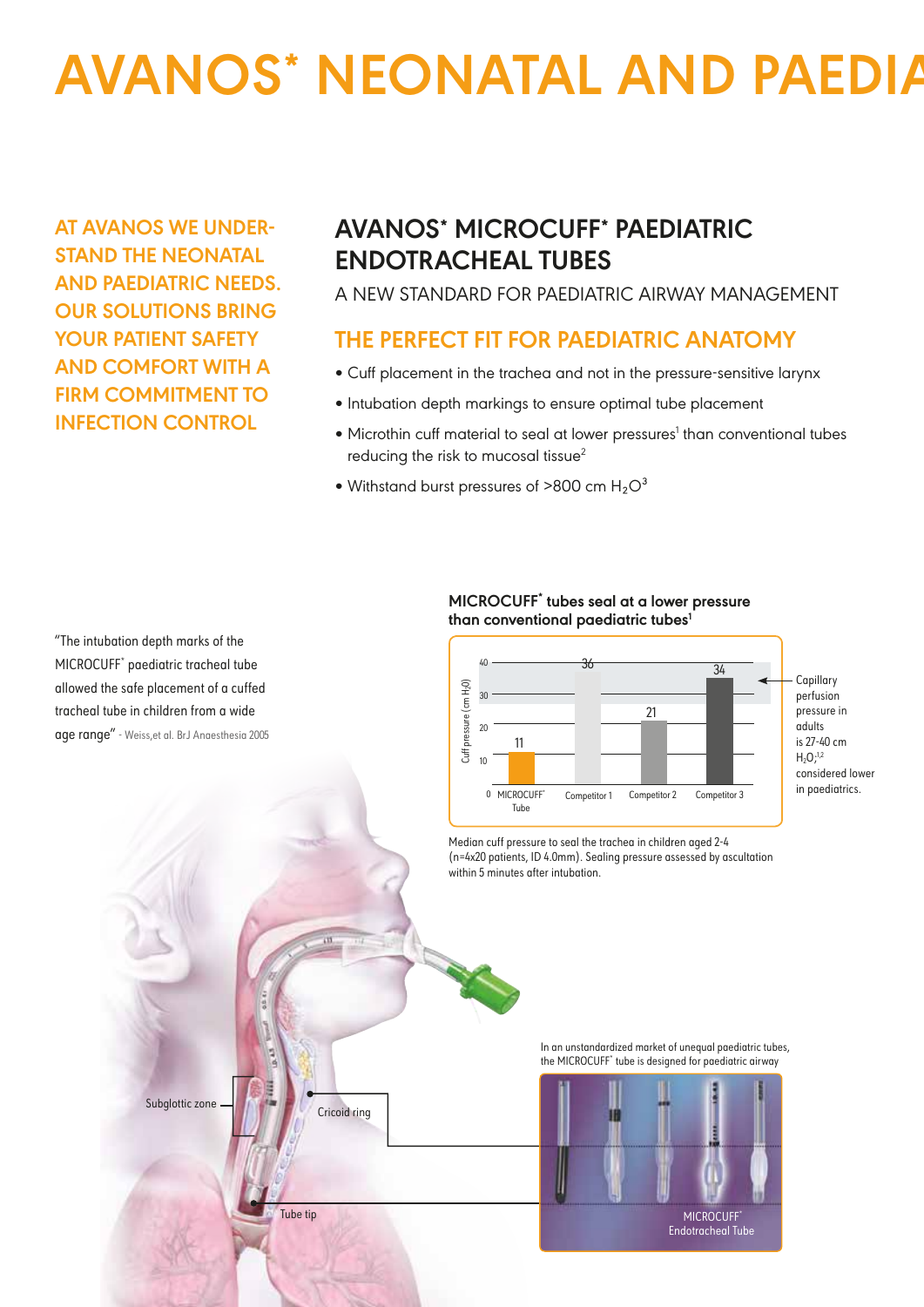# **ATRIC SOLUTIONS**

Low dead-space adapter on sizes 3.0 - 4.5mm

## **CONFIDENCE IN A SEALED AIRWAY**

- Low rate of re-intubation<sup>4</sup>
	- Reduces need to replace oversized tracheal tubes - Less patient trauma, time and material costs
- Sealed airway allows for use of minimal
- and low flow anesthesia
- Sealing with a cuff compensates for different sized and shaped airways



## **IMPROVED PATIENT CARE AND COMFORT1**

- Positive pressure ventilation with a sealed airway, providing constant and efficient minute ventilation
- Sealed airway ensures reliable end-tidal CO<sub>2</sub> lung function and oxygen consumption monitoring
- Reduced risk of aspiration of blood and secretions

## **AVANOS\* CLOSED SUCTION SYSTEMS FOR NEONATES/PAEDIATRICS**

GOLD STANDARD IN CLOSED SUCTION SYSTEMS

Closed suctioning has been extensively studied and has evident advantages over open suctioning for both patients and their caregivers.

- Smaller degree of oxygen saturation fall and fewer incidences of desaturation<sup>5</sup>
- Reduced incidences of bradycardia and hypoxia associated with suctioning<sup>6</sup>
- Standardize the level of care within a ward
- Safely used by one person, reducing the need for two or more caregivers often required for open suctioning procedures<sup>7</sup>
- Perceivably easier, less time-consuming, and better tolerated7 by small premature infants requiring mechanical ventilation for one or more weeks

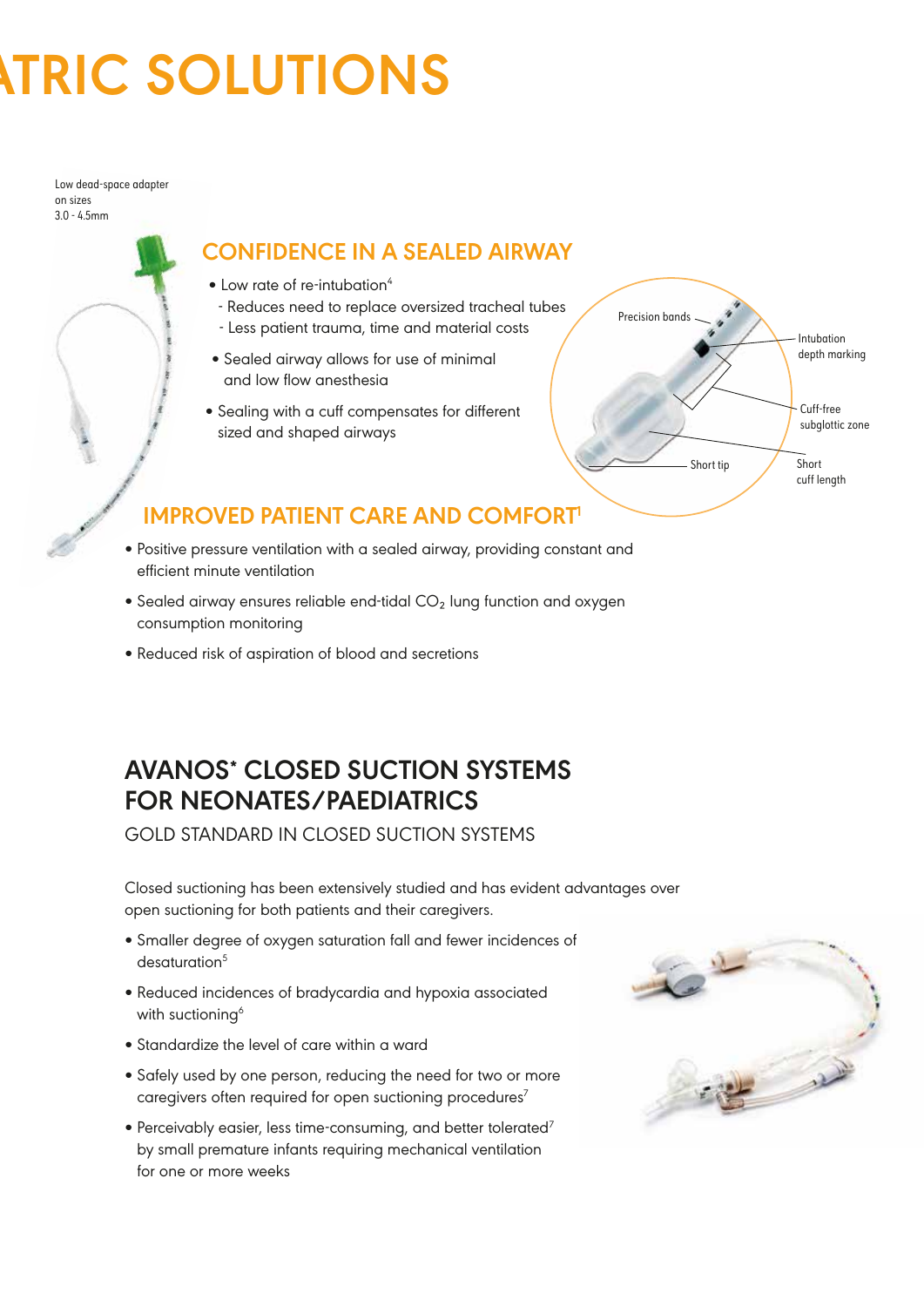#### Compared to open suctioning, no increase in the rate of<sup>7</sup>:

- bacterial airway colonization,
- frequency of endotracheal suctioning and reintubation,
- duration of mechanical ventilation,
- length of hospitalization,
- incidence of nosocomial pneumonia, nosocomial BSI, severity of BPD, and neonatal mortality.<sup>7</sup>

#### **The unique AVANOS\* Multi-Access Catheter is specially designed to**

- Access the neonatal airway
- Deliver surfactant without disconnection from the ventilator leading to better distribution of surfactant and almost no wastage

#### **Key features:**

- Numerous universal colour stripes
- Sizes 5 to 12 French More flexibility for matching the appropriate sized suction catheter to a size 3.5 endotracheal tube
- Noticeably softer catheter
- DEHP-free All neonatal and paediatric catheters are DEHP-free

## **AVANOS\* ORAL CARE SOLUTIONS FOR NEONATES/PAEDIATRICS**

Avanos also offers a Neonatal and Paediatric Oral Care range of small, soft, atraumatic catheters, designed to clean the oral cavity effectively in smaller patients whilst keeping the system closed.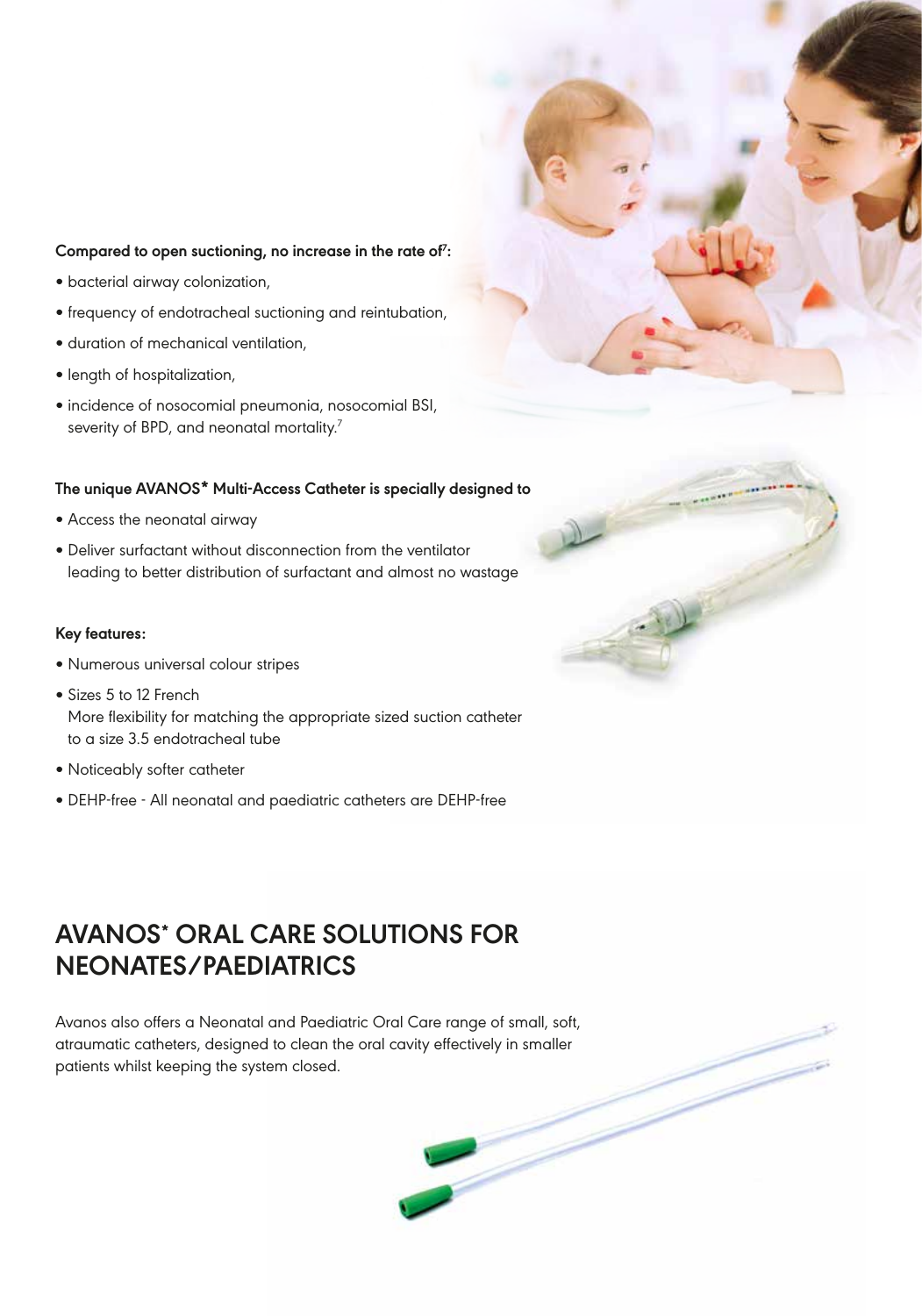#### **AVANOS\* MICROCUFF\* PAEDIATRIC ENDOTRACHEAL TUBES**

AVANOS\* MICROCUFF\* Endotracheal Tube, Paediatric Oral/Nasal Magill

|       | REFERENCE TUBE SIZE (INNER DIAMETER) |                                      |
|-------|--------------------------------------|--------------------------------------|
| 35111 | $3.0 \text{ mm}$                     |                                      |
| 35112 | $3.5 \text{ mm}$                     |                                      |
| 35113 | $4.0 \text{ mm}$                     |                                      |
| 35114 | $4.5 \text{ mm}$                     |                                      |
| 35115 | $5.0 \text{ mm}$                     |                                      |
| 35116 | $5.5 \text{ mm}$                     |                                      |
| 35117 | $6.0$ mm                             |                                      |
| 35118 | $6.5 \text{ mm}$                     |                                      |
| 35119 | $7.0 \text{ mm}$                     | Packaging of each item: 10/dispenser |

AVANOS\* MICROCUFF\* Endotracheal Tube, Paediatric Oral Curved

|       | REFERENCE TUBE SIZE (INNER DIAMETER) |                                      |
|-------|--------------------------------------|--------------------------------------|
| 35161 | $3.0 \text{ mm}$                     |                                      |
| 35162 | $3.5 \text{ mm}$                     |                                      |
| 35163 | $4.0 \text{ mm}$                     |                                      |
| 35164 | $4.5 \text{ mm}$                     |                                      |
| 35165 | $5.0 \text{ mm}$                     |                                      |
| 35166 | $5.5 \text{ mm}$                     |                                      |
| 35167 | $6.0$ mm                             |                                      |
| 35168 | $6.5 \text{ mm}$                     |                                      |
| 35169 | $7.0 \text{ mm}$                     | Packaging of each item: 10/dispenser |
|       |                                      |                                      |

### **AVANOS\* CLOSED SUCTION SYSTEMS FOR NEONATES/PAEDIATRICS**

AVANOS\* Closed Suction Systems for Neonates/Paediatrics - "Y"

|           | REFERENCE OUTER DIAMETER LENGTH |        |  |
|-----------|---------------------------------|--------|--|
| $195 - 5$ | 5 Fr/1.6mm                      | 30.5cm |  |
| $196 - 5$ | $6$ Fr $/2$ mm                  | 30.5cm |  |
| $197 - 5$ | 7 Fr/2.3mm                      | 30.5cm |  |
| $198 - 5$ | $8$ Fr/ $2$ 6mm                 | 30.5cm |  |
| 1910-5    | 10 Fr/3.3mm                     | 40.5cm |  |
| 1912-5    | 12 Fr/4mm                       | 40.5cm |  |
|           | Packaging of each item: 20/case |        |  |
|           |                                 |        |  |

| <b>AVANOS* Closed Suction Systems</b> |  |
|---------------------------------------|--|
| for Neonates/Paediatrics - Elbows     |  |

| <u>IVI INCONGRESI GCORIGIICS LIDOVIS</u> |                                 |        |  |
|------------------------------------------|---------------------------------|--------|--|
|                                          | REFERENCE OUTER DIAMETER LENGTH |        |  |
| $206 - 5$                                | $6$ Fr/2mm                      | 30.5cm |  |
| $207 - 5$                                | 7 Fr/2.3mm                      | 35.5cm |  |
| $208 - 5$                                | 8 Fr/2.6mm                      | 35.5cm |  |
| $210 - 5$                                | 10 Fr/3.3mm                     | 40.5cm |  |
|                                          | Packaging of each item: 20/case |        |  |

#### Multi-Access Catheter

|      | REFERENCE OUTER DIAMETER       | LENGTH | <b>DESCRIPTION</b>                         |  |
|------|--------------------------------|--------|--------------------------------------------|--|
| 1900 | $5$ Fr/1.6mm                   | 30.5cm | MAC catheter adapter: 2.5 mm, 3 mm, 3.5 mm |  |
| 1920 | $5$ Fr/1.6mm                   | 30.5cm | MAC catheter adapter: 2 mm                 |  |
| 1940 | $5$ Fr/1.6mm                   | 30.5cm | MAC catheter adapter: 4 mm                 |  |
|      | Packaging of each item: 5/case |        |                                            |  |

### **AVANOS\* ORAL CARE SOLUTIONS FOR NEONATES/PAEDIATRICS**

|      | REFERENCE DESCRIPTION                         |
|------|-----------------------------------------------|
| 1221 | 5 oral care suction catheters: 6 Fr - 2 mm    |
| 1222 | 5 oral care suction catheters: 8 Fr - 2.6 mm  |
| 1223 | 5 oral care suction catheters: 10 Fr - 3.3 mm |
|      | Packaging of each item: 250/case              |

All codes in **bold** indicate a **sterile** product.